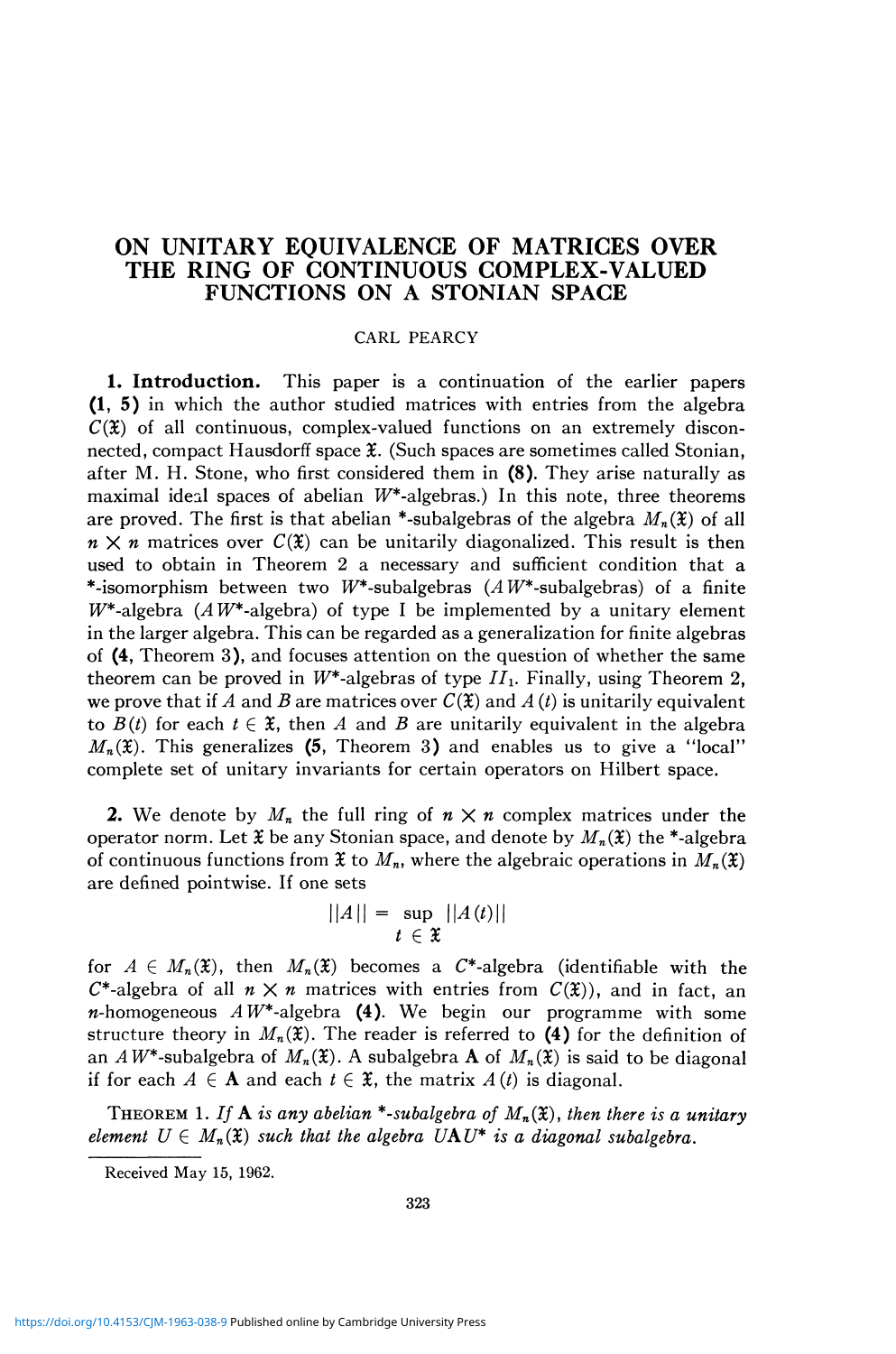### 324 **CARL PEARCY**

*Proof.* It suffices to prove the above in the case that  $\bf{A}$  is an  $\bf{A}$   $W^*$ -subalgebra, since, in any event, the  $AW^*$ -subalgebra generated by  $A$  (the intersection of all  $AW^*$ -subalgebras containing A) will be abelian. (This can be gleaned from (4, Lemma 4).) Since linear combinations of the projections of an *AW\** subalgebra  $\bf{A}$  are dense in  $\bf{A}$ , it is clear that it suffices to find a unitary element  $U \in M_n(\mathfrak{X})$  such that for every projection  $E \in A$ ,  $UEU^*$  is diagonal. To accomplish this, we consider collections  $\{\mathfrak{U}_i\}$  of disjoint, non-empty, compact open sets  $\mathfrak{U}_i \subset \mathfrak{X}$  such that if  $\mathfrak{U}_i \in \{ \mathfrak{U}_i \}$ , then there is a unitary-valued function  $U_i \in M_n(\mathfrak{U}_i)$  such that  $U_i(t)E(t)U_i^*(t)$  is diagonal for each  $t \in \mathfrak{U}_i$  and each projection  $E \in \mathbf{A}$ . Choose a maximal collection of this type  $\{\mathfrak{U}_i\}_{i \in I}$ , and let

$$
\mathfrak{U}=\overline{\bigcup_{i\in I}\mathfrak{U}_{i}}.
$$

In view of (1, Lemma 2.1), it suffices to prove  $\mathfrak{U} = \mathfrak{X}$  to complete the argument. Thus, suppose  $\mathfrak{X} - \mathfrak{U} \neq \emptyset$ , and consider collections  $\{E_i\}$  of projections in **A** with the property that at some point  $t \in \mathfrak{X} - \mathfrak{U}$ , the projections  $\{E_j(t)\}$ are all distinct. Clearly there is at least one non-void collection of this type, and clearly any collection of this type can contain at most  $2<sup>n</sup>$  projections. Choose a collection  ${E_j}_{j \epsilon j}$  having a maximum number of elements. Then if  $t_0 \in \mathfrak{X} - \mathfrak{U}$  is such that the projections  $\{E_j(t_0)\}_{j \in J}$  are all distinct, it is clear that there is a compact open neighbourhood  $\mathfrak{N} \subset \mathfrak{X} - \mathfrak{U}$  of  $t_0$  such that for  $t \in \mathfrak{N}$ , the projections  $\{E_j(t)\}_{j \in J}$  remain distinct. It follows from the maximality of the collection  ${E_j}_{j \in J}$  that if *E* is any projection in **A** and  $t \in \mathcal{R}$ , then  $E(t)$ is some one of the projections  $E_j(t)$ . (Of course j can vary with t.) Thus to obtain a contradiction, it suffices to find some non-empty compact open subset  $\mathfrak{M} \subset \mathfrak{N}$  and a unitary-valued function  $V \in M_n(\mathfrak{M})$  which will simultaneously diagonialize the  ${E_j}_{j,t}$  on  $\mathfrak{M}$ . We do this as follows. For convenience, take J to be the collection of integers  $\{1, 2, \ldots, k\}$ . By applying (1, Corollary 3.3) to  $E_1$  and changing notation, we can assume that  $E_1$  is diagonal on  $\mathfrak{N}$ . Next choose a point  $t_1 \in \mathcal{R}$  where the rank of  $E_1(t)$  is a maximum, and then choose a compact open neighbourhood  $\mathfrak{P} \subset \mathfrak{R}$  of  $t_1$  such that  $E_1$  is constant on *ty.* We can clearly assume that

$$
E_1(t) = \begin{bmatrix} 1 & & & & \\ & \ddots & & & \\ & & 1 & & \\ & & & 0 & \\ & & & & \ddots \\ 0 & & & & & 0 \end{bmatrix} \quad \text{for } t \in \mathfrak{P}.
$$

Since  $E_2$  commutes with  $E_1$ , it must be the case that, for  $t \in \mathfrak{P}$ , the matrix  $E_2(t)$  has the form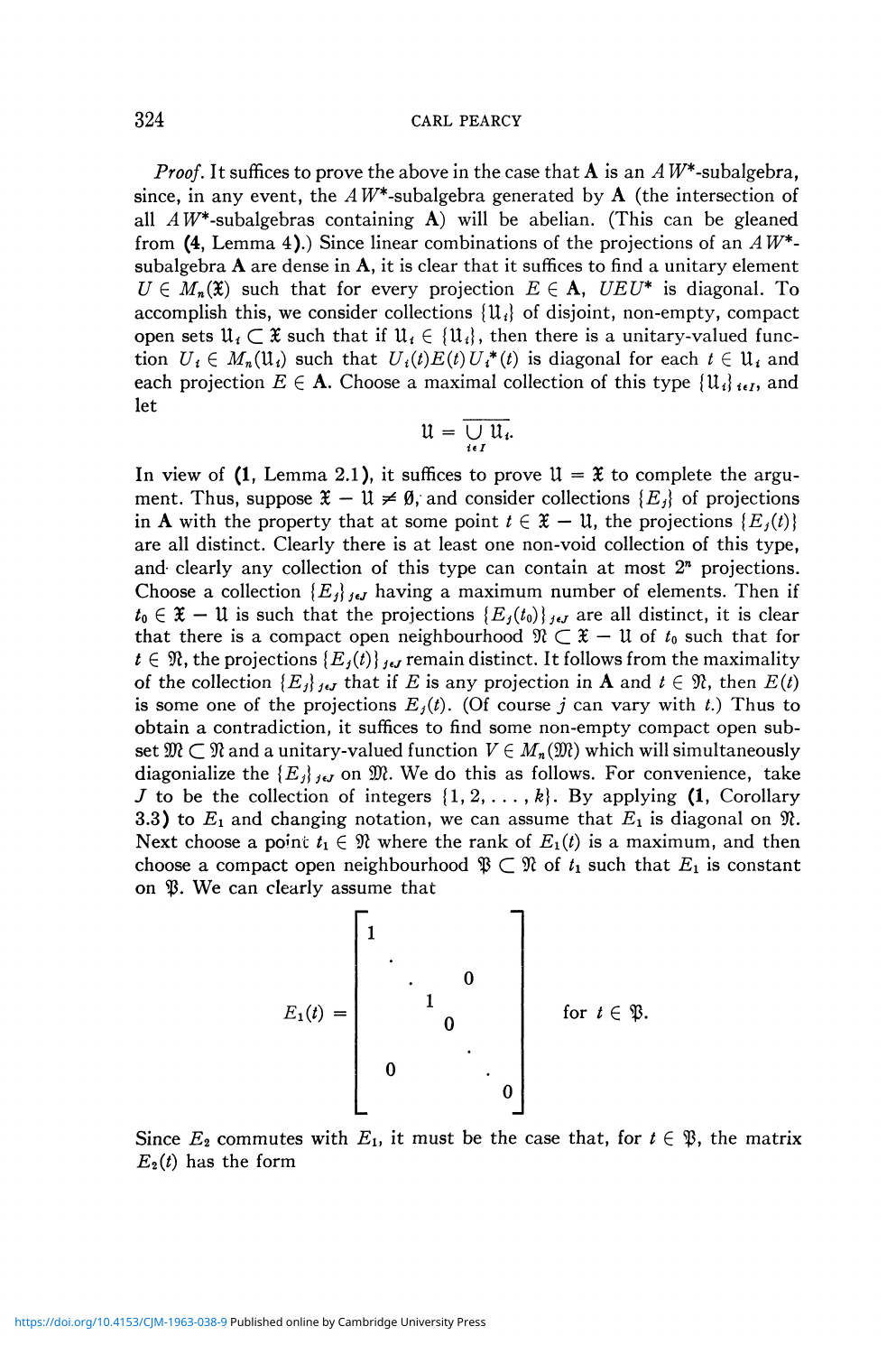$$
E_2(t) = \left[\begin{array}{c|c} G_1(t) & 0 \\ \hline 0 & G_2(t) \end{array}\right]
$$

where  $G_1$  and  $G_2$  are projection-valued at each  $t \in \mathfrak{B}$ . Application of (1, Corollary 3.3) to  $G_1$  and  $G_2$  yields a unitary element  $W \in M_n(\mathfrak{B})$  of the form

$$
W(t) = \left[\begin{array}{c|c} W_1(t) & 0 \\ \hline 0 & W_2(t) \end{array}\right]
$$

such that on  $\mathfrak{P}$ ,  $WE_2W^*$  is diagonal. Since W commutes with  $E_1$  on  $\mathfrak{P}$ , we have simultaneously diagonalized  $E_1$  and  $E_2$  on  $\mathfrak{P}$ , and the proof is completed by making an induction argument along the lines indicated above. We omit further details of the induction argument.

*Notation.* We denote by  $\sigma(A)$  the trace in the usual sense of an  $n \times n$  complex matrix *A.* 

LEMMA 2.1. Suppose that  $A_1$  and  $A_2$  are abelian  $AW^*$ -subalgebras of  $M_n(\mathfrak{X})$ , and that  $\phi$  is an algebraic \*-isomorphism of  $A_1$  onto  $A_2$  with the property that *for each*  $A \in \mathbf{A}_1$  *and each*  $t \in \mathfrak{X}$ ,  $\sigma[A(t)] = \sigma[\phi(A)(t)]$ . Then there is a unitary *element*  $U \in M_n(\mathfrak{X})$  such that  $\phi(A) = UA U^*$  for each  $A \in \mathbf{A}_1$ ; *i.e.*,  $\phi$  is imple*mented by U.* 

*Proof.* Since  $\phi$  is trace-preserving, it follows easily that if  $A \in \mathbf{A}_1$  and  $t \in \mathfrak{X}$ , then

$$
||A(t)||^2 = ||A^*(t)A(t)|| = ||\phi(A^*)(t)\phi(A)(t)|| = ||\phi(A)(t)||^2,
$$

so that  $\phi$  is actually norm-preserving also. For  $t \in \mathfrak{X}$ , let  $\mathbf{A}_1(t)$  be the \*-algebra of all matrices  $A(t)$  where  $A \in \mathbf{A}_1$ , and let  $\mathbf{A}_2(t)$  be defined similarly. It follows from the fact that  $\phi$  is norm-preserving that for each  $t \in \mathfrak{X}$ ,  $\phi$  gives rise to a \*-isomorphism  $\tilde{\phi}_t$  of  $\mathbf{A}_1(t)$  onto  $\mathbf{A}_2(t)$  defined by  $\tilde{\phi}_t: A(t) \to \phi(A)(t)$ . These properties of  $\phi$  are used several times in the course of the proof. Now consider collections  $\{\mathfrak{U}_i\}$  of disjoint, non-empty, compact open subsets  $\mathfrak{U}_i \subset \mathfrak{X}$  such that if  $\mathfrak{U}_i \in \{ \mathfrak{U}_i \}$ , then there is a unitary-valued element  $U_i \in M_n(\mathfrak{U}_i)$  such that for each  $t \in U_i$  and each  $A \in \mathbf{A}_1$ ,  $\phi(A)(t) = U_i(t)A(t)U_i^*(t)$ . Choose a maximal collection  $\{\mathfrak{U}_i\}_{i\in I}$ , and let

$$
\mathfrak{U}=\overline{\bigcup_{i\in I}\mathfrak{U}_{i}}.
$$

As before, it suffices to prove that  $\mathfrak{U} = \mathfrak{X}$ , so we suppose that  $\mathfrak{X} - \mathfrak{U} \neq \emptyset$ . Since  $\phi$  is norm-preserving, and since the linear combinations of the projections in an  $AW^*$ -subalgebra are dense in the subalgebra, it is easy to see that to obtain a contradiction, it suffices to find a non-empty, compact open subset  $\mathfrak{M} \subset \mathfrak{X}$  - 11 and a unitary-valued element  $V \in M_n(\mathfrak{M})$  such that for each projection  $E \in A_1$  and for each  $t \in \mathfrak{M}$ ,  $\phi(E)(t) = V(t)E(t)V^*(t)$ . We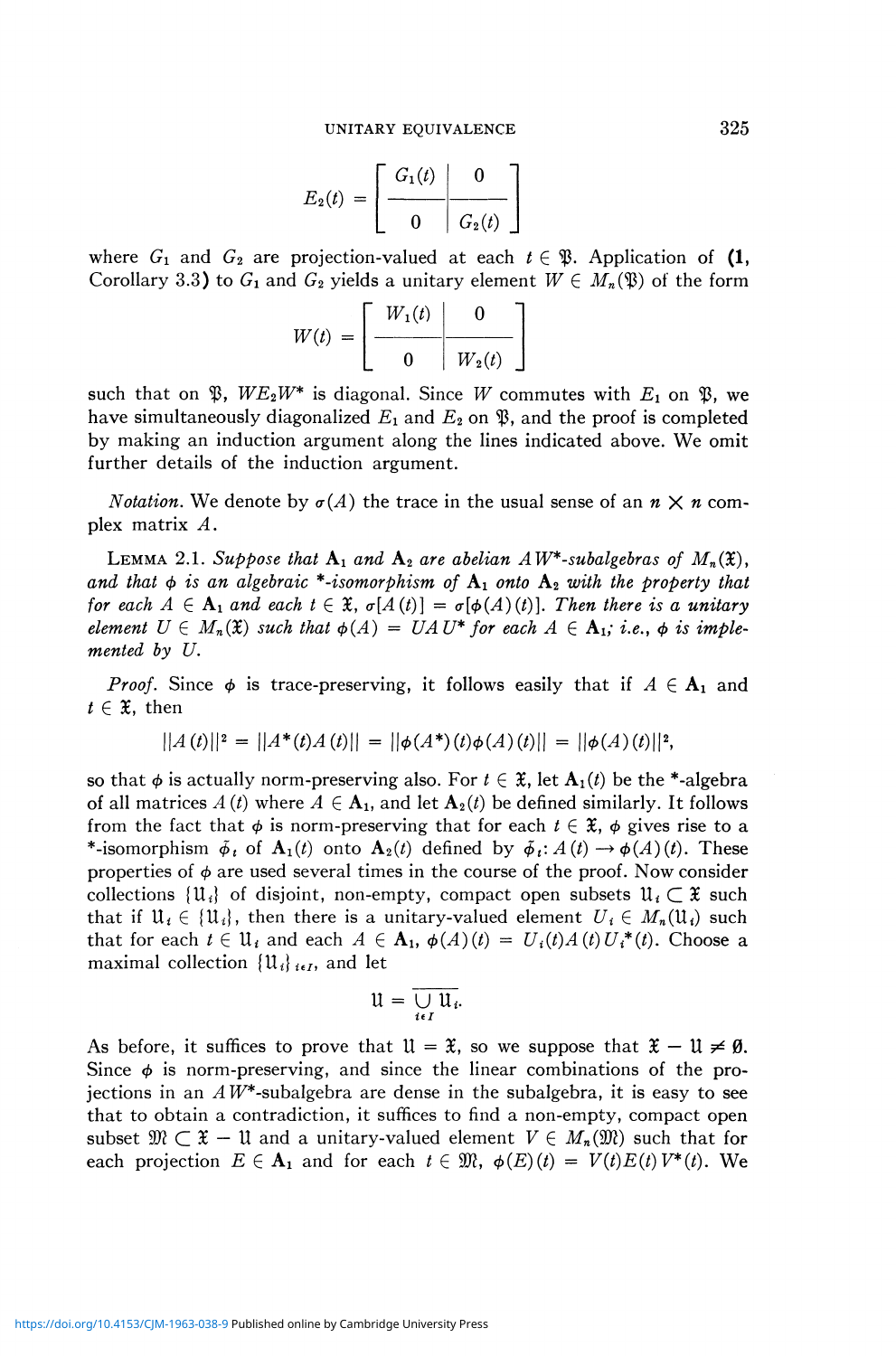obtain such an 9ft and *V* as follows. By virtue of Theorem 1 we can assume that  $A_1$  and  $A_2$  are both diagonal subalgebras. We now choose a non-empty collection  $\{E_j\}_{j\in J}$  of projections in  $\mathbf{A}_1$ , a point  $t_0 \in \mathfrak{X} - \mathfrak{U}$ , and a compact open neighbourhood  $\mathfrak{N} \subset \mathfrak{X} - \mathfrak{U}$  of  $t_0$  just as in the proof of Theorem 1; i.e., so that for  $t \in \mathcal{R}$ , the projections  $\{E_i(t)\}\$  are all distinct, and furthermore if E is any projection in  $A_1$  and  $t \in \mathcal{R}$ , then  $E(t)$  is some one of the projections  ${E_i(t)}_{i,j}$ , Just as before, we can drop down to a non-empty, compact open subset  $\mathfrak{P}_1 \subset \mathfrak{N}$  such that on  $\mathfrak{P}_1$  the projection  $E_{\hat{\mu}}$  is constant, and by an obvious induction argument, we can eventually obtain a non-empty, compact open set  $\mathfrak{P} \subset \mathfrak{P}_1 \subset \mathfrak{R}$  such that on  $\mathfrak{P}$  the projections  $\{E_j\}_{j \in J}$  are all constant. Going one step further and making a similar induction argument on the  $\{\phi(E_i)\}\mathcal{F}_i$ , we can drop down to a non-empty, compact open subset  $\mathfrak{M} \subset \mathfrak{B}$ such that the projections  $\{\phi(E_j)\}_{j\in\mathcal{J}}$  are also all constant on  $\mathfrak{M}$ . Note that to obtain a contradiction, it now suffices to find a unitary element  $V \in M_n(\mathfrak{M})$ satisfying  $\phi(E_i)(t) = V(t)E_i(t)V^*(t)$  for each  $j \in J$  and  $t \in \mathfrak{M}$ , because then if *E* is any projection in  $A_1$  and  $t \in \mathfrak{M}$ , we have from the above that  $E(t)$  is some  $E_j(t)$ , and thus  $\phi(E)(t) = \phi(E_j)(t) = V(t)E_j(t) V^*(t) = V(t)E(t) V^*(t).$ To obtain such a *V*, choose any point  $t_1 \in \mathfrak{M}$ , and recall that  $\phi_{t_1}$  is a tracepreserving \*-isomorphism between the matrix algebras  $A_1(t_1)$  and  $A_2(t_1)$ . It is an easy matter to obtain a unitary matrix W implementing  $\phi_n$ , and upon defining  $V(t) \equiv W$  for  $t \in \mathfrak{M}$ , the desired unitary element  $V \in M_n(\mathfrak{M})$  is obtained.

The above lemma can be extended to:

LEMMA 2.2. Suppose **A** and **B** are any  $AW^*$ -subalgebras of  $M_n(\mathfrak{X})$  and  $\phi$  is *an algebraic \*-isomorphism of*  $A$  *onto*  $B$  *with the property that for each*  $A \in \mathbf{A}$ and each  $t \in \mathfrak{X}$ ,  $\sigma[A(t)] = \sigma[\phi(A)(t)]$ . Then there is a unitary element  $U \in M_n(\mathfrak{X})$ that *implements*  $\phi$ .

*Proof.* The mapping  $\phi$  implements a trace-preserving \*-isomorphism between the centres of the subalgebras  $\bf{A}$  and  $\bf{B}$ . Thus by making an application of Lemma 2.1 and changing notation, we can assume that the algebras  $\bf{A}$  and  $\bf{B}$ have the common centre **Z** and that  $\phi$  is constant on **Z**. Now **A** and **B** must be finite *AW\**-algebras of type I, and it follows from (4, Lemma 18) and **(3, Lemma 4.10) that A and B are each finite C\*-sums of homogeneous** algebras. Thus we write **A** as the C\*-sum  $A = {A_m}_{m \in M}$ , where each  $A_m$  is an *m*-homogeneous  $AW^*$ -subalgebra and M is some subset of the first *n* positive integers. Since m-homogeneity is an algebraic invariant, we must also have  $\mathbf{B} = {\{\mathbf{B}_m\}}_{m \in M}$ . It is clear that for each  $m \in M$ ,  $\phi$  gives rise to a trace-preserving \*-isomorphism between the homogeneous algebras *Am* and **, so for the moment we fix** *m* **and consider the isomorphic algebras**  $**A**<sub>m</sub>$ and  $\mathbf{B}_m$  with common centre  $\mathbf{Z}_m$ . If  $m = 1$ , we have done all we need to do; otherwise, let  ${E_{ij}}$  be a set of matrix units for  $A_m$ . (Thus each  $E_{ii}$  is an abelian projection in  $A_m$ .) Then, of course, the corresponding collection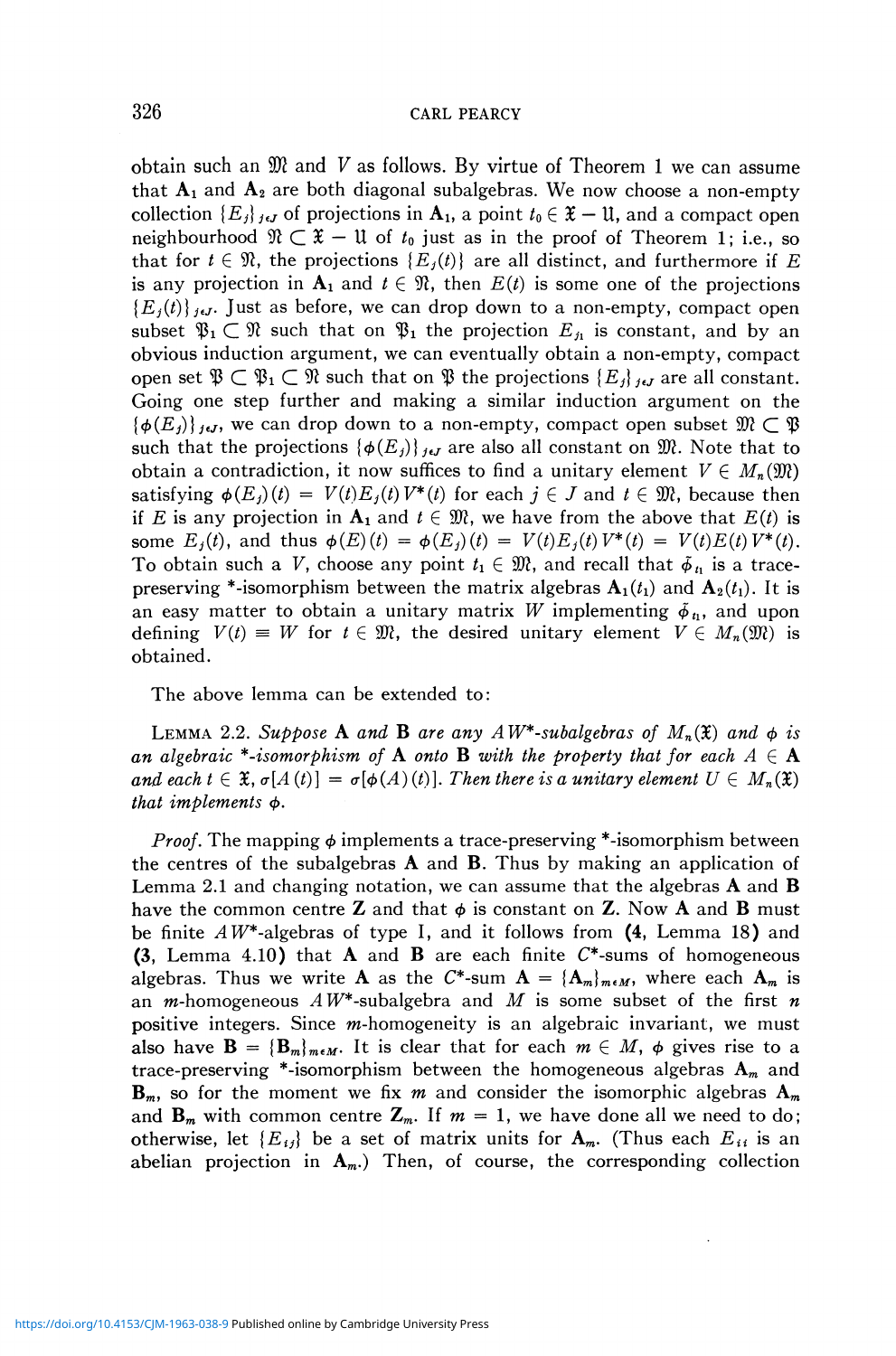${F_{ij} = \phi(E_{ij})}$  is a set of matrix units for  $\mathbf{B}_m$ , and we consider the isomorphic abelian  $AW^*$ -subalgebras  $E_{11}Z_m$  and  $F_{11}Z_m$  of  $A_m$  and  $B_m$  respectively. Another application of Lemma 2.1 yields a unitary element  $Y \in M_n(\mathfrak{X})$  such that  $YE_{11}CY^* = F_{11}C$  for each  $C \in \mathbb{Z}_m$ . Define  $V_1 = YE_{11}$ , and for  $i = 2, \ldots, m$ , define  $V_i = F_{i1} V_1 E_{1i}$ . Then define

$$
V^{(m)} = \sum_{i=1}^m V_i.
$$

Calculation yields  $V_t V_t^* = F_{t_t} V_t^* V_t = E_{t_t}$ , and  $V^{(m)*} V^{(m)} = V^{(m)} V^{(m)*} = I_m$ , where  $I_m$  is the common unit of the algebras  $\mathbf{A}_m$  and  $\mathbf{B}_m$ . Also for  $i, j = 1$ , 2, ..., *m*, one has  $V^{(m)}E_{ij}V^{(m)*} = V_i E_{ij} V_j^* = F_{ij}$ , and for each  $C \in \mathbb{Z}_m$ ,

$$
V^{(m)}CV^{(m)*} = \sum_{i,j} F_{i1}V_1E_{1i}CE_{j1}V_1*F_{1j} = \sum_k F_{k1}V_1E_{11}CV_1*F_{1k}
$$
  
= 
$$
\sum_k F_{k1}F_{11}CF_{k1} = C \sum_k F_{k1} = C.
$$

Hence  $V^{(m)}$  commutes with  $\mathbb{Z}_m$ , and since any element  $A \in \mathbf{A}_m$  can be written as

$$
A = \sum_{i,j} C_{ij} E_{ij},
$$

where the  $C_{ij} \in \mathbb{Z}_m$ , we have

$$
\phi(A) = \sum_{i,j} C_{ij} F_{ij} = \sum_{i,j} V^{(m)} C_{ij} V^{(m)} \Psi^{(m)} E_{ij} V^{(m)} \Psi = V^{(m)} A V^{(m)} \Psi.
$$

Thus  $V^{(m)}$  implements  $\phi$  on  $\mathbf{A}_m$  for each  $m \in M$ , and we define

$$
W = \sum_{m \in M} V^{(m)}.
$$

Clearly  $W^*W = WW^* = I$ , where I is the unit of **A**, and it is also clear that *W* implements  $\phi$  on **A**. Finally define  $U = (1 - I) + W$ , where 1 is the unit of  $M_n(\mathfrak{X})$ . Then U is a unitary element in  $M_n(\mathfrak{X})$  and if  $A \in \mathbf{A}$ ,  $UAU^* = WAW^* = \phi(A)$ , so that the proof is complete.

Given the preceding lemma, the proof of Theorem 2 is easy. The reader is referred to  $(2, p. 260)$  for information concerning the unique Dixmier central trace on finite  $W^*$ -algebras and to (9) for information on the trace in *A* W\*-algebras.

THEOREM 2. *Suppose* R *is any finite W\*-algebra (A W\*-algebra) of type* /,  $A_1$  *and*  $A_2$  *are any*  $W^*$ -subalgebras (AW<sup>\*</sup>-subalgebras) of **R**, and  $D(\cdot)$  is the *unique central trace on* **R**. If  $\phi$  is an algebraic \*-isomorphism of  $A_1$  onto  $A_2$ , *then there is a unitary element*  $U \in \mathbf{R}$  such that  $\phi(A) = UA U^*$  for each  $A \in \mathbf{A}_1$ *if and only if*  $D(A) = D(\phi(A))$  for each  $A \in \mathbf{A}_1$ .

*Proof.* Since  $D(\cdot)$  is a unitary invariant, the "only if" half of the theorem is immediate. Turning to the proof of the other half of the theorem, one knows that **R** is a direct sum  $\mathbf{R} = {\mathbf{R}_i}_{i \in I}$  of *i*-homogeneous algebras, and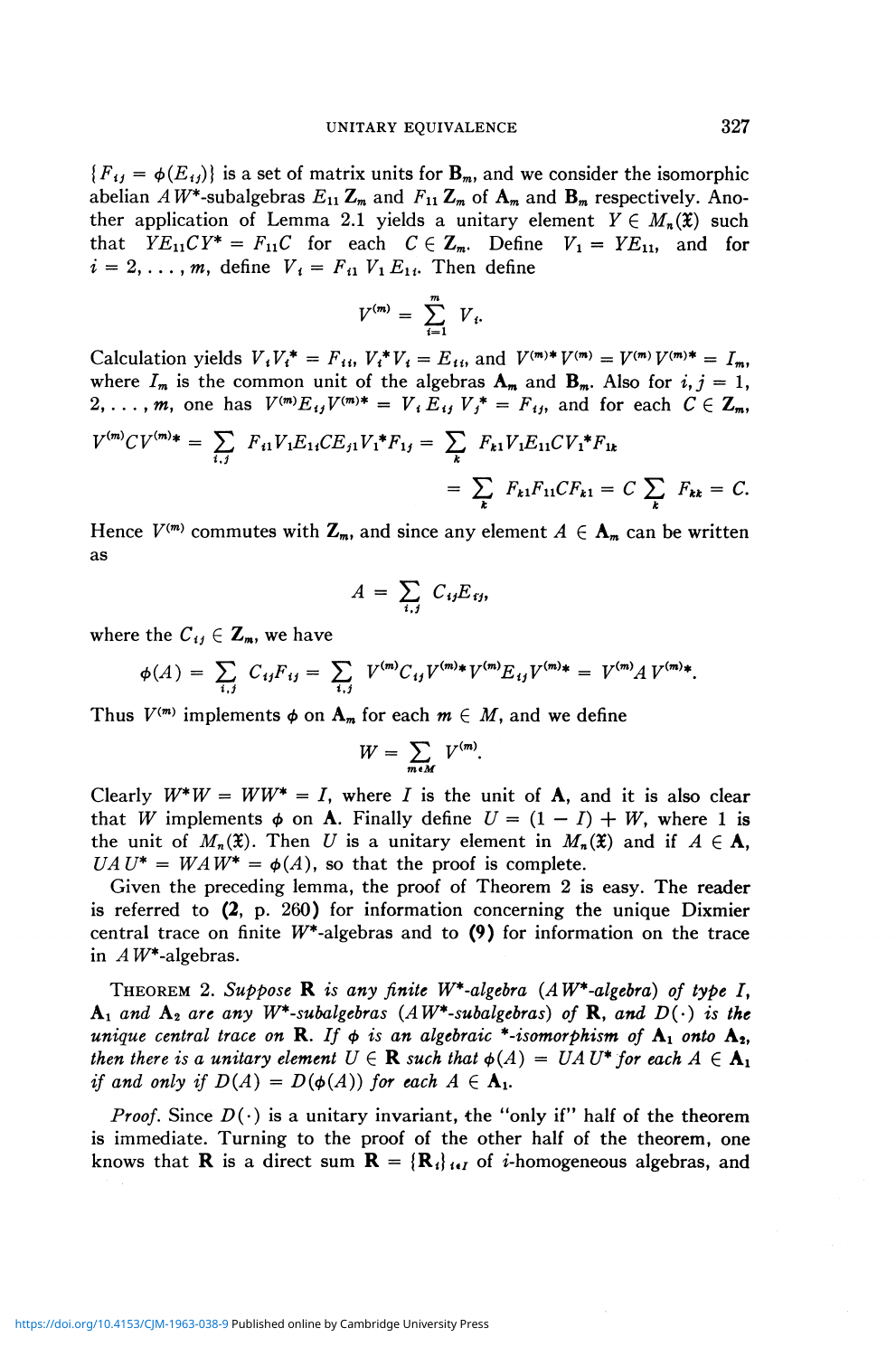that  $D(\cdot)$  is the sum of the unique central traces  $D_i(\cdot)$  on the algebras  $\mathbf{R}_i$ . If  $E_i$  is the unit of  $\mathbf{R}_i$ , then  $E_i \mathbf{A}_1$  and  $E_i \mathbf{A}_2$  are  $W^*$ -subalgebras  $(AW^*$ -subalgebras) of **R**<sub>*i*</sub>, and the mapping  $E_i A \rightarrow E_i \phi(A)$  is easily seen to be a \*-isomorphism of  $E_i \mathbf{A}_1$  onto  $E_i \mathbf{A}_2$  which preserves the central trace  $D_i(\cdot)$ . Thus the problem is reduced to the case in which  $\bf{R}$  is a homogeneous algebra, and the fact that this makes Lemma 2.2 applicable can be obtained from (5, § 3).

The following lemma enables us to apply Theorem 2 to the question of unitary equivalence of elements of  $M_n(\mathfrak{X})$ .

**LEMMA** 2.3. Let **A** be any \*-subalgebra of  $M_n(\mathfrak{X})$ , and for each  $t \in \mathfrak{X}$  denote *by*  $A(t)$  the \*-algebra of matrices  $\{A(t) \mid A \in \mathbf{A}\}\$ . Let  $\mathfrak{S}$  be any compact open *subset of*  $\mathfrak X$  *with the property that for each*  $t \in \mathfrak S$ *, the algebra*  $A(t)$  *contains the same number k* > 0 *of linearly independent matrices, and define the subset*   $\mathbf{R} \subset M_n(\mathfrak{S})$  by:  $B \in \mathbf{R}$  if and only if  $B \in M_n(\mathfrak{S})$  and  $B(t) \in \mathbf{A}(t)$  for each  $t \in \mathfrak{S}$ . Then the collection **R** is an  $AW^*$ -subalgebra of  $M_n(\mathfrak{S})$ .

*Proof.* It is clear that **R** is an algebraic \*-subalgebra of  $M_n(\mathfrak{S})$ , and it follows from the fact that for  $B \in \mathbf{R}$ ,

$$
||B|| = \sup_{t \in \mathfrak{S}} ||B(t)||,
$$

that **R** is a C<sup>\*</sup>-subalgebra of  $M_n(\mathfrak{S})$ . We separate out the next fact to be verified as a sublemma.

SUBLEMMA. If  $\{E_\lambda \mid \lambda \in \Lambda\}$  is any collection of mutually orthogonal pro*jections in* **R**, and  $E = \sup_{\lambda} E_{\lambda}$  (as calculated in  $M_n(\mathfrak{S})$ ), then  $E \in \mathbb{R}$ .

*Proof.* Suppose this sublemma is false. Then there is a point  $r \in \mathfrak{S}$  such that  $E(r) \notin \mathbf{A}(r)$ . Let  $\{A_1(r), \ldots, A_k(r) \mid A_i \in \mathbf{A}\}\)$  be a basis for  $\mathbf{A}(r)$ . Then the matrices  $E(r)$ ,  $A_1(r)$ , ...,  $A_k(r)$  are linearly independent, and by continuity there is a compact open neighbourhood  $\mathcal{R} \subset \mathfrak{S}$  of r such that for  $t \in \mathfrak{N}, \ \{A_1(t), \ldots, A_k(t) \mid A_t \in \mathbf{A}\}\$  remains a basis for  $\mathbf{A}(t)$  and also the matrices  $E(t)$ ,  $A_1(t)$ , ...,  $A_k(t)$  remain linearly independent. Thus for  $t \in \mathfrak{N}$ ,  $E(t) \notin \mathbf{A}(t)$ . Now for  $t \in \mathfrak{N}$ , let  $C_t$  be the collection of all  $\lambda \in \Lambda$  such that  $E_{\lambda}(t) \neq 0$ . Note that for any *t*,  $C_{t}$  contains at most *n* elements, and choose  $t_0 \in \mathcal{R}$  with the property that  $C_{t_0}$  contains a maximum number of elements. Then, by continuity, there is a compact open neighbourhood  $\mathfrak{P} \subset \mathfrak{R}$  of  $t_0$ such that  $C_t = C_{t_0}$  for each  $t \in \mathfrak{P}$ . Consider the projection  $F \in M_n(\mathfrak{S})$  defined by

$$
F(t) = \sum_{\lambda \in C_{t_0}} E_{\lambda}(t)
$$

for  $t \in \mathfrak{B}$  and  $F(t) = E(t)$  for  $t \in \mathfrak{S} - \mathfrak{B}$ . Then F is an upper bound for the collection  $\{E_\lambda \mid \lambda \in \Lambda\}$ , and  $F \leq E$ . Thus  $F = E$ , and it follows that for  $t \in \mathfrak{P}$ ,

$$
E(t) = \sum_{\lambda \in C_{t_0}} E_{\lambda}(t),
$$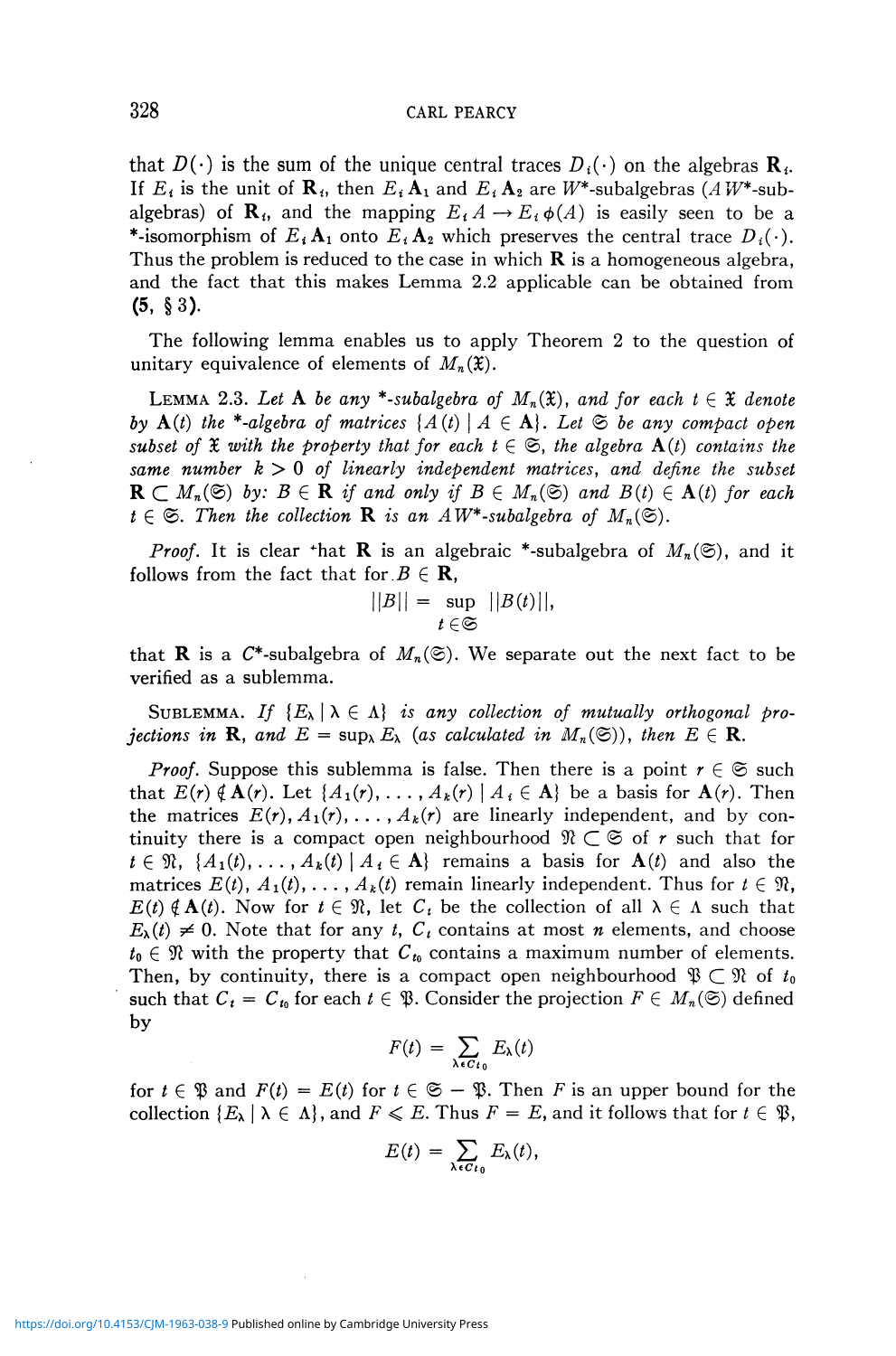which implies that for  $t \in \mathfrak{B}$ ,  $E(t) \in \mathbf{A}(t)$ . This is a contradiction. (It is perhaps worth noting that implicit in the above argument is a new proof of  $(3, Lemma 4.11).)$ 

To show that **R** is an  $AW^*$ -subalgebra of  $M_n(\mathfrak{S})$  there remains only one further fact to verify, and we also treat it as a sublemma.

SUBLEMMA. If  $B \in \mathbf{R}$ , then the right projection (rp) of B (as calculated in  $M_n(\mathfrak{S})$ *)* is also an element of **R**.

*Proof.* Note that  $rp[B] = rp[B*B]$ , so that *B* can be taken to be positive, and also that if  $E = r p[B]$  then E can be characterized as the smallest projection in  $M_n(\mathfrak{S})$  satisfying  $BE = B$ . Again we assume the sublemma false, i.e., that there is a point  $r \in \mathfrak{S}$  such that  $E(r) \notin \mathbf{A}(r)$ . Then, just as before, it follows that there is a compact open neighbourhood  $\mathcal{R} \subset \mathfrak{S}$  of r such that for  $t \in \mathfrak{N}$ ,  $E(t) \notin \mathbf{A}(t)$ . We proceed to a contradiction as follows. For each  $t \in \mathfrak{S}$ , consider the characteristic equation of  $B(t)$ . It follows from (1, Theorem 1) that there exist *n* functions  $c_1, \ldots, c_n \in C(\mathfrak{S})$  with the property that for each  $t \in \mathfrak{S}$ , the numbers  $c_1(t), \ldots, c_n(t)$  are exactly the eigenvalues (with correct multiplicities) of  $B(t)$ . For  $t \in \mathcal{R}$ , let  $I_t$  be the set of integers *i* such that  $c_i(t) \neq 0$ . Choose  $t_0 \in \mathcal{R}$  such that  $I_{t_0}$  has a maximum number of elements. Then, by continuity, there is a compact open neighbourhood  $\mathfrak{M} \subset \mathfrak{N}$  of  $t_0$  such that for each  $t \in \mathfrak{M}$ ,  $I_t = I_{t_0}$ . Let  $\eta > 0$  be such that for each  $t \in \mathfrak{M}$  and each  $i \in I_{t_0}$ ,  $c_i(t) > \eta$ . Let f be any continuous function mapping the real line into itself such that  $f(0) = 0$  and  $f(s) = 1$ for  $s > \eta/2$ . Then  $F = f[B] \in \mathbf{R}$  (recall that **R** is  $C^*$ ), and it is easy to see that for each  $t \in \mathfrak{S}$ ,  $F(t) = f[B](t)$ . Thus for  $t \in \mathfrak{M}$ ,  $F(t)$  is the projection on the range of  $B(t)$ , and as such,  $F(t)$  is the smallest projection satisfying  $B(t)F(t) = B(t)$ . It follows that for  $t \in \mathfrak{M}$  we must have  $E(t) = F(t)$ , which is a contradiction since  $F \in \mathbf{R}$ .

It now follows from the sublemmas and (4, Lemma 2) that R is an *AW\** subalgebra of  $M_n(\mathfrak{S})$ .

We are finally in a position to prove:

THEOREM 3. If  $A, B \in M_n(\mathfrak{X})$ , and if  $A(t)$  is unitarily equivalent to  $B(t)$  for *each*  $t \in \mathfrak{X}$ , then there is a unitary element  $U \in M_n(\mathfrak{X})$  such that  $A = UBU^*$ .

*Proof.* We consider collections  $\{U_i\}$  of disjoint, non-empty, compact open subsets  $\mathfrak{U}_i \subset \mathfrak{X}$  such that if  $\mathfrak{U}_i \in \{ \mathfrak{U}_i \}$ , then there is a unitary element  $U_i \in M_n(\mathfrak{U}_i)$  such that for  $t \in \mathfrak{U}_i$ ,  $A(t) = U_i(t)B(t)U_i^*(t)$ . If  $\{\mathfrak{U}_i\}_{i \in I}$  is a maximal collection of this kind and

$$
\mathfrak{U}=\overline{\bigcup_{i\in I}\mathfrak{U}_i},\quad
$$

then again in view of  $(1, L)$  Lemma 2.1), it suffices to prove  $\mathfrak{U} = \mathfrak{X}$ . Suppose  $\mathfrak{X} - \mathfrak{U} \neq \emptyset$ , and taking  $\mathbf{A}(t)$  as defined in Lemma 2.3, choose  $r \in \mathfrak{X} - \mathfrak{U}$  so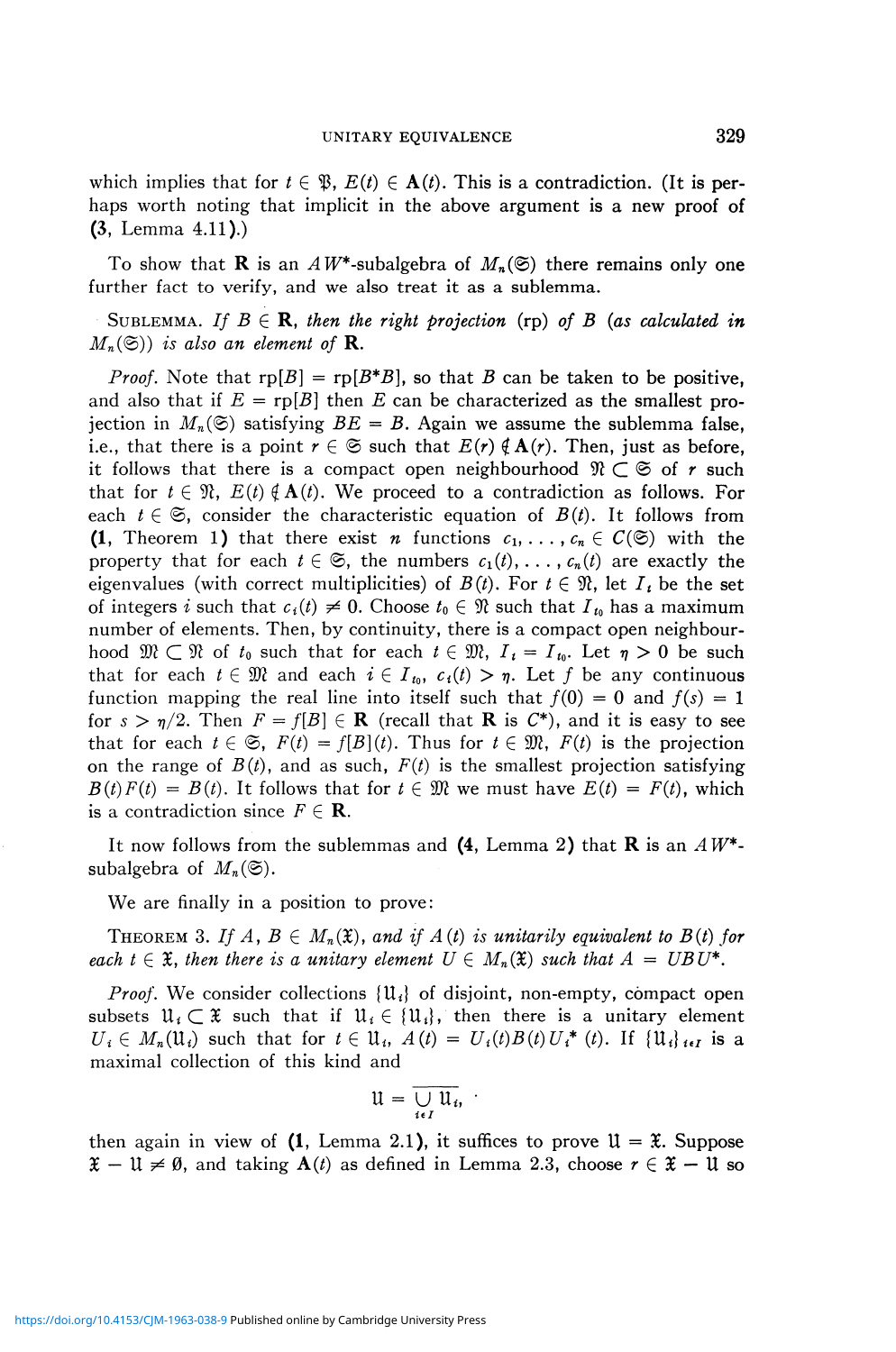## 330 CARL PEARCY

that the number of linearly independent matrices in the algebra  $\mathbf{A}(t)$  is a maximum (over  $\mathfrak{X} - \mathfrak{U}$ ) at *r*. Let  $p_1(A(r), A^*(r)), \ldots, p_k(A(r), A^*(r)),$  be a basis for  $A(r)$ , and choose a compact open neighbourhood  $\mathfrak{S} \subset \mathfrak{X}$   $-$  U of r so that on  $\mathfrak{S}$  the matrices  $p_1(A(t), A^*(t)), \ldots, p_k(A(t), A^*(t))$  remain linearly independent. It follows from the hypothesis that for  $t \in \mathfrak{S}$ , the matrices  $p_1(B(t), B^*(t)), \ldots, p_k(B(t), B^*(t))$  are a basis of the \*-algebra  $\mathbf{B}(t)$  generated by  $B(t)$ . Now let **R**(A) be the AW<sup>\*</sup>-subalgebra of  $M_n(\mathfrak{S})$  corresponding to  $\mathbf{A}(t)$ , which Lemma 2.3 gives rise to, and let  $\mathbf{R}(B)$  be the corresponding  $AW^*$ -subalgebra of  $M_n(\mathfrak{S})$  for  $\mathbf{B}(t)$ .

It follows that each  $C \in \mathbf{R}(A)$  can be written in the form

$$
C(t) = \sum_{i=1}^{k} c_i(t) p_i(A(t), A^*(t))
$$

for  $t \in \mathfrak{S}$ , and it is not difficult to see that the  $c_i(\cdot)$  are uniquely determined continuous complex-valued functions on  $\mathfrak{S}$ . Elements of  $\mathbf{R}(\mathcal{B})$  can be written similarly, and thus one can define a mapping

$$
\phi\colon \sum_{i=1}^k c_i(\cdot) p_i(A(\cdot), A^*(\cdot)) \to \sum_{i=1}^k c_i(\cdot) p_i(B(\cdot), B^*(\cdot))
$$

of  $R(A)$  onto  $R(B)$ .

By virtue of Theorem 2, to complete the proof of the theorem it suffices to verify that  $\phi$  is a trace-preserving \*-isomorphism of  $\mathbf{R}(A)$  onto  $\mathbf{R}(B)$  which maps  $A$  to  $B$ . This one does pointwise, using the hypothesis to show that any polynomial  $q(A(t), A^*(t))$  vanishes if and only if  $q(B(t), B^*(t))$  does also. See (5) for further details of similar verifications.

3. We now briefly summarize some results of the author (5) on unitary equivalence, preparatory to obtaining a local complete set of unitary invariants for a certain class of operators on Hilbert space. Let *W* be the free multiplicative semi-group on the symbols *x* and *y,* and denote words in *W* by  $w(x, y)$ . Specht (7) showed that the collection of traces

$$
\{\sigma[w(A, A^*)] \mid w(x, y) \in W\}
$$

is a complete set of unitary invariants for  $n \times n$  complex matrices. The author was able to improve this by showing in (5) that for *n* fixed but arbitrary, there is always a subset  $W_n \subset W$  containing less than  $4^{n^2}$  words such that the collection

$$
\{\sigma[w(A, A^*)] \mid w(x, y) \in W_n\}
$$

is already a complete set of unitary invairants for  $n \times n$  complex matrices. Better results are known for  $n = 2$  and  $n = 3$  (6). Now if A is an operator generating a finite  $W^*$ -algebra  $\mathbf{R}(A)$  of type I, and  $D_a(\cdot)$  is the unique Dixmier central trace on  $\mathbf{R}(A)$ , then (5, Theorem 5) A is unitarily equivalent to an operator *B* if and only if *B* generates a finite  $W^*$ -algebra  $\mathbf{R}(B)$  of type I and